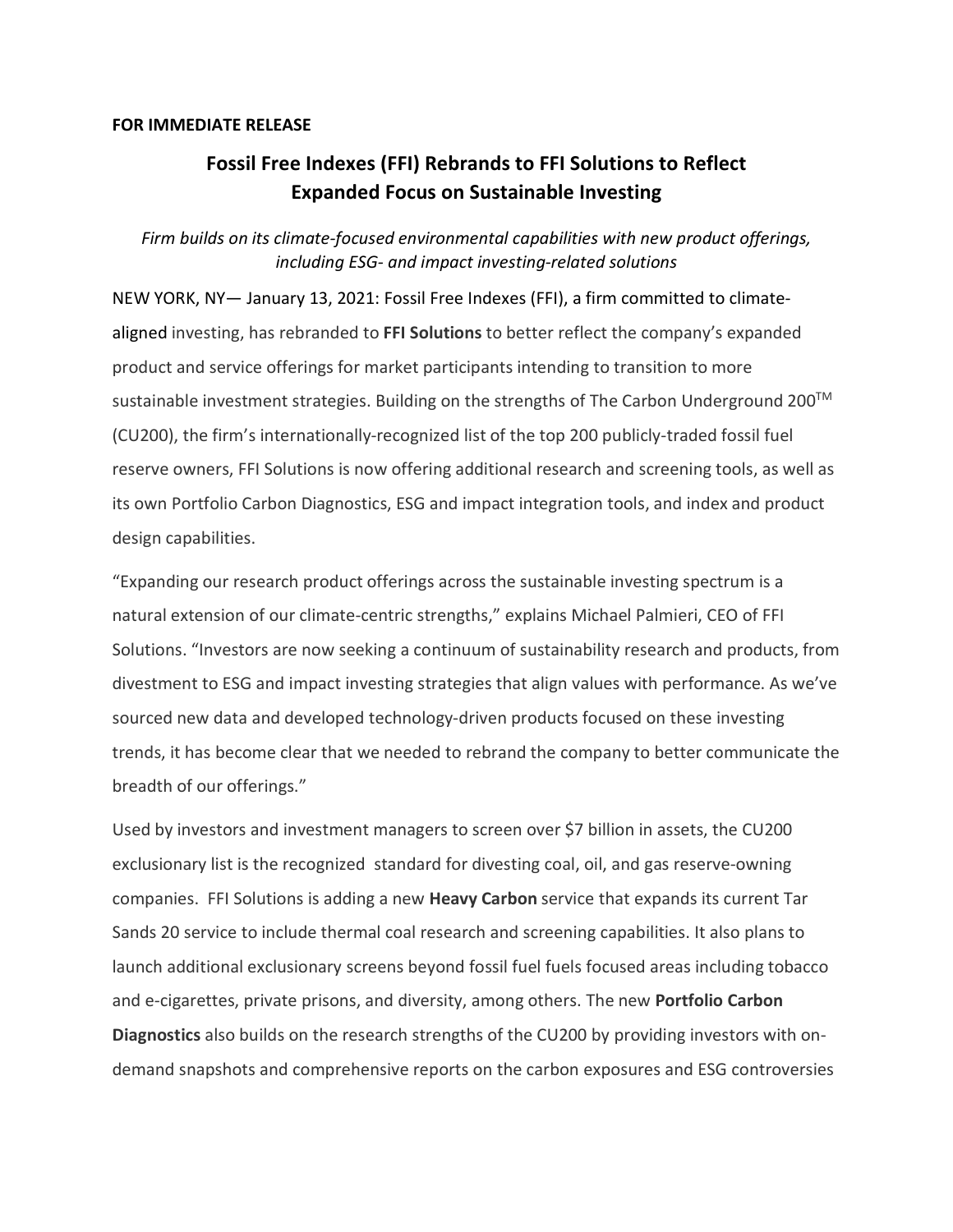in their portfolios. Backtesting capabilities, which measure the hypothetical impact of excluding fossil-fuel holdings on portfolio performance, are also under development.

Other offerings include **ESG and impact integration** solutions, which combine extensive market, ESG, and factor data with flexible backtesting, scenario analysis and stress testing analytics, giving clients the clarity to make well-informed decisions as they transition to more sustainable portfolios. Lastly, **index and product design** services provide asset owners and asset managers with the ability to develop benchmarks or new index products that meet the market's demand for ESG and sustainable investing products.

FFI Solutions' new product offerings complement its **Energy Transition Long-Short (US) (ETLS-US) strategy**, a rules-based model portfolio that the company developed in 2019. The index strategy, which is long clean energy companies and short select CU200 fossil fuel reserve owners, is available to RIAs as a model portfolio on the SmartX managed account platform. The ETLS-US was the top performing SRI/ESG and long-short model portfolio on the SmartX platform in 2020.

"The move toward climate-aligned investment strategies has accelerated in recent years as institutional investors reallocate their portfolios away from coal, and oil and gas companies and toward clean energy and other ESG-focused opportunities," adds Christopher Ito, CEO of FFI Holdings LLC, the parent company of FFI Solutions. "With our array of offerings, we stand ready to serve institutional investors, asset managers, family offices, and RIAs as they seek innovative, performance-driven solutions that incorporate today's climate-friendly and socially-conscious investment principles."

2